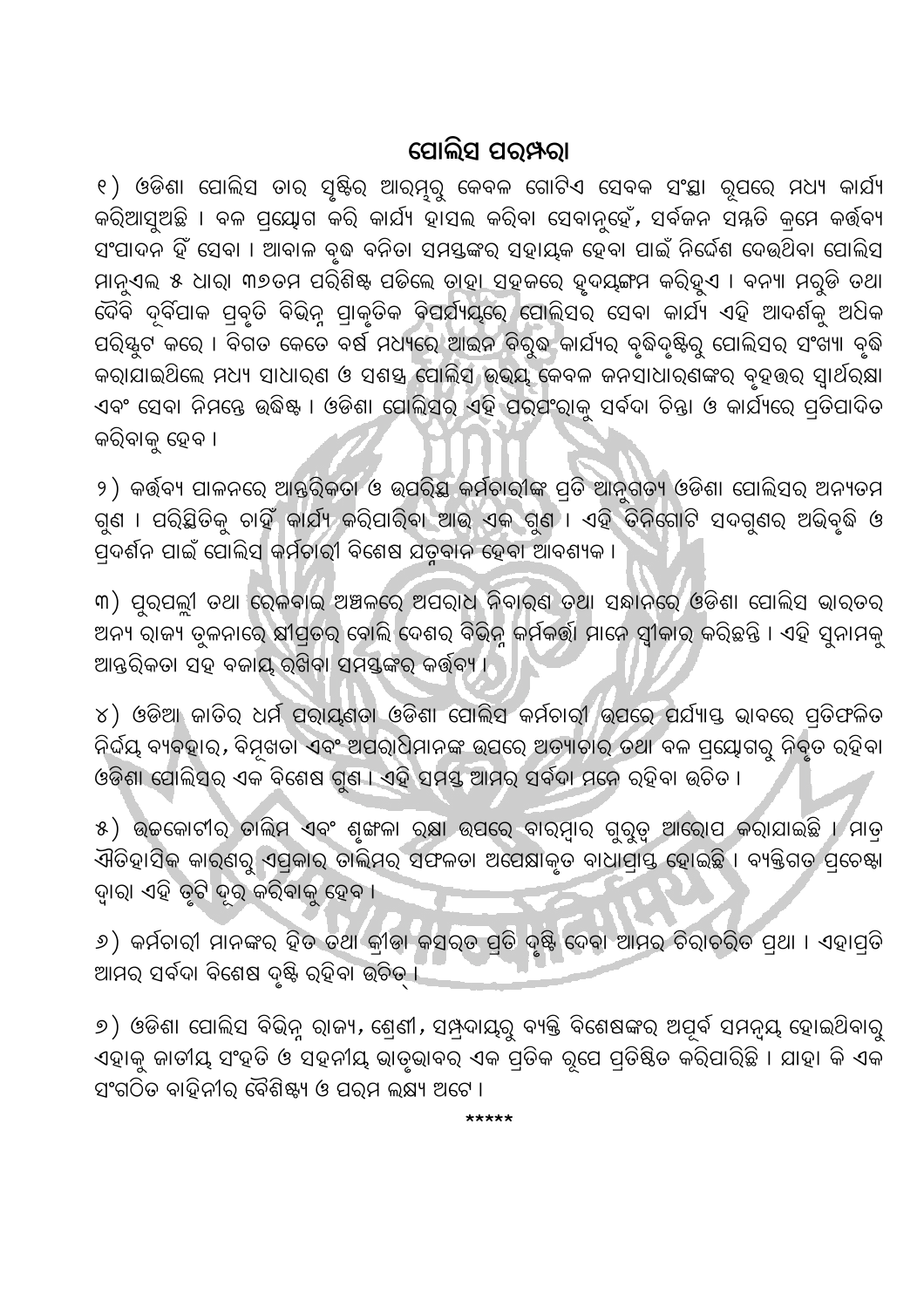## ପୋଲିସ ଆଚର୍ଣବିଧି

୧ ) ପୋଲିସ ବାହିନୀ ଭାରତର ସମ୍ବିଧାନ ପ୍ରତି ବିଶ୍ୱସ୍ତ ଓ ଅନୁରୋକ୍ତ ରହିବେ, ଏଥିରେ ଥିବା ନାଗରୀକ ଅଧିକାର୍ ଗୁଡିକର୍ ଆଦର୍ ଓ ସୁର୍କ୍ଷା କରିବେ ।

୨) ସୋଲିସ ବାହିନୀ ଦେଶର ଆଇନ କାନୁନ ବଳବତ୍ତର କରିବା ନିମନ୍ତେ ଗଠିତ ହୋଇଅଛି ତେଣୁ ବିଧି ମୁତାବକ ତିଆରି ହୋଇଥିବା କୌଣସି ଆଇନର୍ ଭ୍ଲମନ୍ଦ କିମ୍ବା ଆବଶ୍ୟକତା ସମ୍ବନ୍ଦରେ ପ୍ରଶୁ ନଉଠାଇ ଦୃତ ଭାବରେ କାହା ପ୍ରତି ପାତର ଅନ୍ତର୍ ନକରି ନଡରି କିମ୍ବା କାହାକୁ ଅନୁଗ୍ରହ ନଦେଖାଇ କାହା ପ୍ରତି ହିଂସା କିମ୍ବା ପ୍ରତିଶୋଧ ମନଭାବ ନର୍ଖି ଆଇନକୁ ଜାରୀ କରିବା ସେମାନଙ୍କର୍ କର୍ତ୍ତବ୍ୟ ।

୩) ପୋଲିସ ବାହିନୀ ନିଜର କ୍ଷମତା ଓ କାର୍ଯ୍ୟର ସୀମା କେତେଦୂର ତାହା ସର୍ବଦା ଜାଣି ରଖିବା ଉଚିତ । ବିଚାର୍ ବିଭାଗୀୟ କାର୍ଯ୍ୟରେ ସେମାନେ ଅନାଧିକାର୍ ପ୍ରବେଶ କରିବେ ନାହିଁ କିମ୍ବା କରୁଛନ୍ତି ବୋଲି ଯେପରି ଅନ୍ୟମାନଙ୍କ ମନରେ ସେ ଧାର୍ଣା ନଜନ୍ନେ । କୌଣସି ମକଦମାର ଭଲ୍ମନ୍ଦ ବିଚାର କରିବା ସେମାନଙ୍କର କାର୍ଯ୍ୟନୁହେଁ । ଆହୁରୀ ମଧ୍ୟ କୌଣସି ନିର୍ଦ୍ଧିଷ୍ଟ ଲୋକ ଉପରେ ଆକ୍ରୋଶ ମନୋଭାବ ରଖିବା କିମ୍ବା ଦୋଷୀକୁ ଦଣ୍ଡ ଦେବା ସେମାନଙ୍କ ପକ୍ଷରେ ଅନ୍ତିତ ।

୪) ଆଇନ କାନୁନ ଜାରୀ କରିବା ଓ ଶାନ୍ତିଶୁଙ୍ଖଳା ରକ୍ଷା କରିବା ସମୟରେ ଲୋକ ମାନଙ୍କୁ ପ୍ଥମରେ ବୁଝାଇବା, ପରାମର୍ଶ ଦେବା ଓ ଶେଷରେ ଫଳାଫଳ ପ୍ରତି ସାବଧାନ କରାଇଦେବା ପ୍ରବୃତି ଉପାୟ ମାନଙ୍କର ସାହାର୍ଯ୍ୟ ନେବାକୁ ପଡିବ ଏହାଦ୍ୱାରା କାର୍ଯ୍ୟ ସାଧିତ ହୋଇନପାରିଲେ ଏବଂ ବଳ ପ୍ରୟୋଗ ନକଲେ ନଚଳେ ବୋଲି ଜଣାପଡିଲେ ପରିସ୍ଥିତିକୁ ଚାହିଁ ସବୁଠାରୁ କମ ବଳ ପ୍ରୟୋଗ କରିବା ଉଚିତ୍ ।

୫) ଅପରାଧ ଓ ବିଶୃଙ୍ଖଳା ନିରୋଧ ଓ ପୋଲିସ ବାହିନୀର ମୁଖ୍ୟ କର୍ତ୍ତ୍ୟ । ଅପରାଧ ଓ ବିଶୃଙ୍ଖଳା ନଘଟିଲେ ହିଁ ପୋଲିସର୍ ଦକ୍ଷତା ପ୍ରମାଣିତ ହୁଏ । ଅପରାଧ ଓ ବିଶୂଙ୍ଖଳା ଘଟି ସାରିବା ପରେ ତାହାର ଦମନ ନିମନ୍ତେ ଲାଗିପଡିବା ଦକ୍ଷତାର୍ ପରିଚୟ ଦିଏ ନହିଁ ।

୬) ପୋଲିସ କର୍ମଚାରୀ ନିଜକୁ ଜନସାଧାର୍ଣଙ୍କ ମଧ୍ୟରୁ ଜଣେ ବୋଲି ଭାବିବା ଉଚିତ । କେବଳ ଏତିକି ତଫାତ ଯେ ସାଧାର୍ଣ ନାଗରିକ ଯେଉଁ ସବୁ କର୍ତ୍ତ୍ୟ ନିଜେ ପାଳନ କରିବା କଥା ସମଗ୍ର ସମାଜର ହିତ ଦୃଷ୍ଟିରୁ ପୋଲିସ ବାହିନୀ ପୁରା ସମୟ ଦେଇ ସେହି କର୍ତ୍ତବ୍ୟ ଗୁଡିକର୍ ଯଥାଯଥ ପାଳନ ନିମନ୍ତେ ଧ୍ୟାନ ବିଅନ୍ତି ।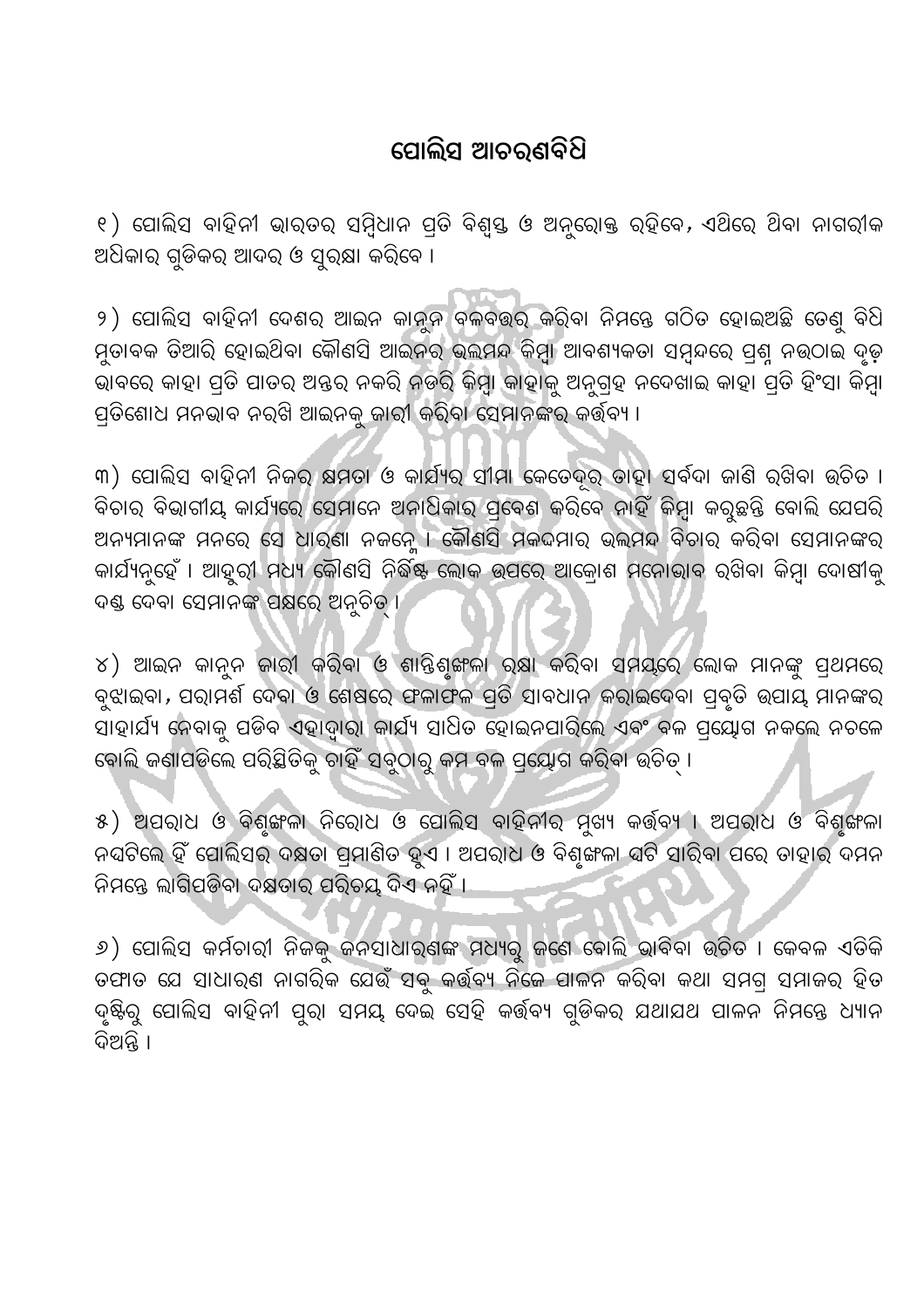୬) ପୋଲିସ ବାହିନୀ ଜାଣି ରଖିବା ଉଚିତ ଯେ ସେମାନେ ଜନସାଧାର୍ଣଙ୍କ ଠାରୁ ଯେଉଁ ପରିମାଣରେ ସହଯୋଗ ପାଇ ପାରିବେ ତାହା ଉପରେ ସେମାନଙ୍କର କାର୍ଯ୍ୟ ଦକ୍ଷତା ନିର୍ଭର୍ କରିବ । ଏହି ସହଯୋଗ ପାଇବାକୁ ହେଲେ ସେମାନଙ୍କର୍ ନିଜର୍ କାର୍ଯ୍ୟ କଳାପ ଚାଲିଚଳନ ଏପରି ହେବା ଦର୍କାର୍ ଯେପରି ଜନସାଧାର୍ଣ ପସନ୍ଦ କରିବେ ଓ ସେମାନଙ୍କ ମନରେ ପୋଲିସ ପ୍ତି ସନ୍ନାନ ଓ ବିଶ୍ୱାସ ଜାତ ହେବ । ଯେଉଁ ପରିମାଣରେ ପୋଲିସ ବାହିନୀ ଜନସାଧାର୍ଣଙ୍କ ଶ୍ଢା ଓ ସହଯୋଗ ହାସଲ କରି ପାରିବେ ସେହି ଅନୁପାତରେ ସେମାନଙ୍କର୍ ନିଜ କର୍ତ୍ତବ୍ୟ ସମ୍ପାଦନରେ ପ୍ରୟୋଗର୍ ଆବଶ୍ୟକତା କମିଯିବ ।

୮) ସମୟଙ୍କ ପ୍ରତି ପୋଲିସ ସହାନୁଭୂତି ଓ ବିବେଚନା ଦେଖାଇବା ଉଚିତ । ସମୟଙ୍କର୍ ହିତ ପ୍ରତି ସର୍ବଦା ମନଯୋଗ ଦେଖାଇବା ପୋଲିସର କର୍ତ୍ତବ୍ୟ । କୌଣସି ଲୋକର ଧନ ସମ୍ପଦ କିମ୍ବା ସାମାଜିକ ପ୍ରତିପତ୍ତି କୁ ଦୃଷ୍ଟି ନଦେଇ ପ୍ରତ୍ୟେକ ଲୋକ ପ୍ରତି ସମାନ ବ୍ୟବହାର କରିବା ଓ ପ୍ରତ୍ୟେକଙ୍କୁ ସମାନ ପ୍ରକାର ବନ୍ଧୁତା ସାହାଯ୍ୟ ଓ ସହଯୋଗ ଦେଖାଇବା ପୋଲିସର କର୍ତ୍ତବ୍ୟ ।

୯)ନିଜର ସ୍ୱାର୍ଥକୁ ପଛରେ ପକାଇ କର୍ତ୍ତିବ୍ୟ କରିବା ଓ ବିପଦ ତଥା ଉତ୍ତେଜନା ମଧ୍ୟ ଦେଇ ଗତିକରୁଥିବାବେଳେ ଧିର୍ଛିର ଓ ପ୍ରଫୁଲ୍ଲ ରହିବା, ଦର୍କାର ପଡିଲେ ଅନ୍ୟର ଜୀବନ ରକ୍ଷା ନିମନ୍ତେ ନିଜର ଜୀବନ ବଳିଦେବା ପୋଲିସର୍ ମୁଖ୍ୟ କର୍ତ୍ତବ୍ୟ ହେବା ଉଚିତ ।

୧୦) ପୋଲିସ କର୍ମଚାରୀ ମାନେ ସର୍ବଦା ବିନୟୀ ଓ ଶିଷ୍କାଚାରୀ ହେବା ଦର୍କାର । ସେମାନଙ୍କ ପ୍ରତି ସମସ୍ତଙ୍କର ଆସ୍ଥା ରହିବା ଉଚିତ । ସେମାନେ ଅନାସକ୍ତ ଭାବରେ କାର୍ଯ୍ୟ କରିବା ଦରକାର । ସେମାନଙ୍କ ନିଜର ଆଡ଼ୁ ସମ୍ମାନ ଓ ସାହସ ରହିବା ଦର୍କାର । ଲୋକମାନଙ୍କର ସେମାନଙ୍କ ପ୍ରତି ବିଶ୍ୱାସ ଉପୁଯିବା ଦର୍କାର ।

୧୧) ଅତି ଉଚ୍ଚ କୋଟିର୍ ସାଧୁଡା ହିଁ ପୋଲିସ ବାହିନୀର୍ ମୂଳଦୁଆ । ଏହାକୁ ମନେ ରଖି ପୋଲିସ କର୍ମଚାରୀ ମାନେ ନିଜର ବ୍ୟକ୍ତିଗତ ଜୀବନ ସମ୍ପୂର୍ଣ୍ଣ ରୂପେ ନିର୍ମଳ ରଖିବା ଉଚିତ । ଜୀବନର ପ୍ରତ୍ୟେକ କ୍ଷେତ୍ର ଓ ପରିଛିତିରେ ଉଭୟ ସରକାରୀ କାର୍ଯ୍ୟ କରୁଥିବା ବେଳେ ଅଥବା ନିଜର ପରିବାର ତଥା ସମାଜ ମଧ୍ୟରେ ଚଳପ୍ରଚଳ ହେଉଥିବା ବେଳେ ସର୍ବଦା ନିଜକୁ ସଞ୍ଜତ ଓ ସତ୍ୟବାଦୀ ର୍ଖିବା ସେମାନଙ୍କର ପର୍ମ କର୍ତ୍ତବ୍ୟ । ତାହାହେଲେ ଯାଇ ସର୍ବସାଧାରଣ ସେମାନଙ୍କୁ ଆଦର୍ଶ ରୂପେ ସମ୍ମାନ ଦେବେ ।

୧୨) ପୋଲିସ କର୍ମଚାରୀ ମାନେ କାଣି ରଖିବା ଉଚିତ ଯେ ସେମାନେ ଉଚ୍ଚକୋଟୀର ଶୂଙ୍ଖଳା ରକ୍ଷା କରିପାରିଲେ ଉପରିୟ କର୍ମଚାରୀ ମାନଙ୍କର ଆଦେଶ ବିନା ଦ୍ୱିଧାରେ ପାଳନ କଲେ ନିଜର ଚାକିରୀ ଓ ସମଗ୍ର ପୋଲିସ ବାହିନୀ ପ୍ରତି ଅନୁଗତ ରହିଲେ ଓ ନିଜକୁ ତାଲି<mark>ମ ଦେଇ ଯେକୌଣସି ପରି</mark>ଛିତି ପାଇଁ ପ୍ରସ୍ତୁତ ରହି ପାରିଲେ ଶାସନ ତଥା ଦେଶ ପ୍ରତି ସେମାନଙ୍କର ଉପଯୋଗିତା ବୃଦ୍ଧି ପାଇବ ।

 $*****$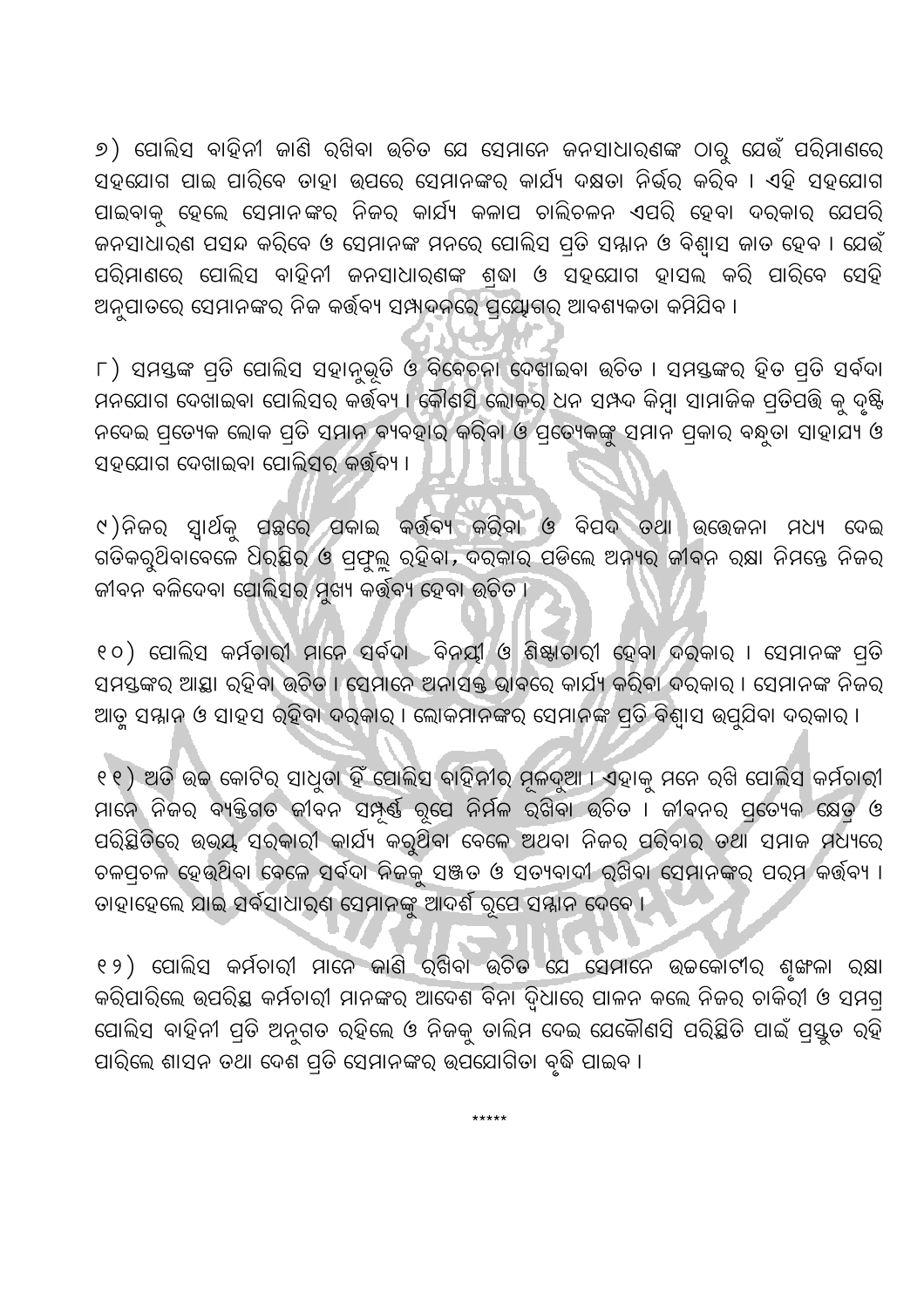## **PRINCIPLES OF POLICE CONDUCT**

- **1.** The Police must bear faithful allegiance to the Constitution of India and respect and uphold the rights of the citizens as guaranteed by it.
- **2.** The Police are essentially a law enforcing agency. They should not question the propriety or necessity of any duly enacted law. They should enforce the law firmly and impartially, without fear or favour, malice or vindictiveness.
- **3.** The Police should recognize and respect the limitations of their powers and functions. They should not usurp or even seem to be usurp the functions of the judiciary and sit in judgment on cases. Nor should they avenge individuals and punish the guilty.
- **4.** In securing the observance of law or in maintaining order, the police should use the methods of persuasion, advice and warning. Should these fail, and application of force become inevitable, only the absolute minimum required in the circumstances should be used.
- **5.** The primary duty of the police is to prevent crime and disorder and the police must recognize that the test of their efficiency is the absence of both and not the visible evidence of police action in dealing with them.
- **6.** The police must recognize that they are members of the public, with the only difference that in the interest of the community and on its behalf they are employed to give full time attention to duties which are normally incumbent on every citizen to perform.
- **7.** The police should realize that the efficient performance of their duties will depend on the extent of ready co-operation they receive from the public. This, in turn, will depend on their ability to secure public approval for their conduct and actions and to earn and retain public respect and confidence. The extent to which they succeed in obtaining public co-operation will reduce proportionately the necessity of the use of physical force or compulsion in the discharge of their functions.
- **8.** The police should be sympathetic and considerate to all people and should be constantly mindful of their welfare. They should always be ready to offer individual service and friendship and render necessary assistance to all without regard to their wealth or social standing.